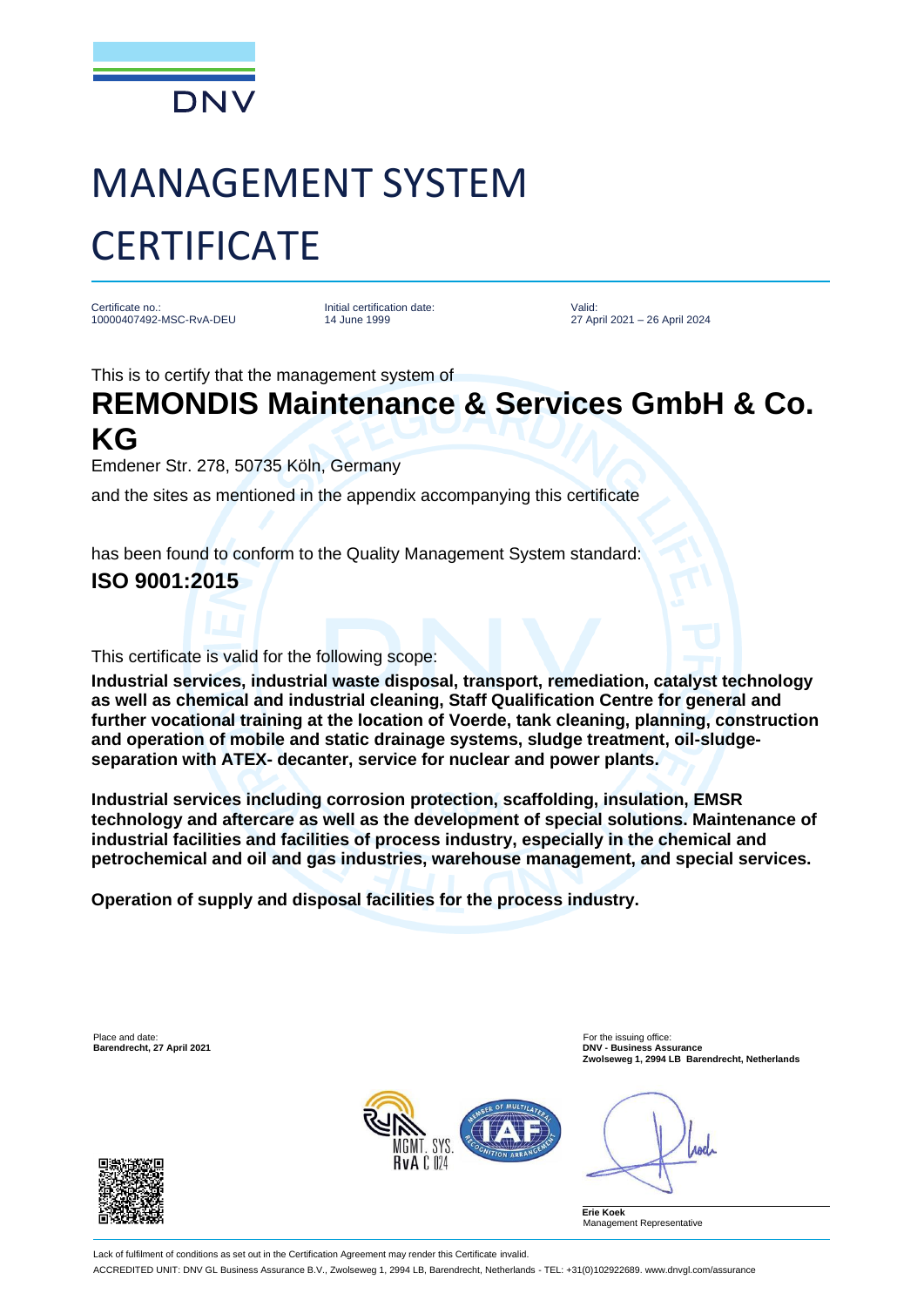

### **Appendix to Certificate**

#### **REMONDIS Maintenance & Services GmbH & Co. KG**

Locations included in the certification are as follows:

| <b>Site Name</b>                                                    | <b>Site Address</b>                                                                       | <b>Site Scope</b>                                                                                                                                                                     |
|---------------------------------------------------------------------|-------------------------------------------------------------------------------------------|---------------------------------------------------------------------------------------------------------------------------------------------------------------------------------------|
| <b>REMONDIS Maintenance &amp; Services</b><br>GmbH & Co. KG         | Emdener Str. 278,<br>50735 Köln, Germany                                                  | <b>Central Function</b>                                                                                                                                                               |
| <b>BUCHEN UmweltService GmbH,</b><br>Headquarter                    | Emdener Str. 278,<br>50735 Köln, Germany                                                  | Industrial services, industrial waste<br>disposal, remediation.                                                                                                                       |
| <b>BUCHEN UmweltService GmbH,</b><br><b>Region West</b>             | Emdener Str. 278,<br>50735 Köln, Germany                                                  | Industrial services, industrial waste<br>disposal, remediation.                                                                                                                       |
| <b>BUCHEN UmweltService GmbH,</b><br>Region Ruhr                    | Gartroper Str. 31,<br>47138 Duisburg, Germany                                             | Industrial services, industrial waste<br>disposal, remediation.                                                                                                                       |
| <b>BUCHEN UmweltService GmbH,</b><br>GießereiService                | Weseler Str. 100,<br>46562 Voerde, Germany                                                | Industrial services, industrial waste<br>disposal, remediation.                                                                                                                       |
| <b>BUCHEN UmweltService GmbH.</b><br><b>Region North</b>            | Hörner Deichfeld West 1,<br>21683 Stade, Germany                                          | Industrial services, industrial waste<br>disposal, remediation.                                                                                                                       |
| <b>BUCHEN UmweltService GmbH,</b><br><b>Region North</b>            | Eversween 41,<br>21107 Hamburg, Germany                                                   | Industrial services, industrial waste<br>disposal, remediation.                                                                                                                       |
| <b>BUCHEN UmweltService GmbH,</b><br>Region East                    | An den Rohrackern 2,<br>06217 Merseburg, Germany                                          | Industrial services, industrial waste<br>disposal, remediation.                                                                                                                       |
| <b>BUCHEN UmweltService GmbH.</b><br><b>Region East</b>             | Gebäude der PCK Raffinerie GmbH.<br>Passower Chaussee 111.<br>16303 Schwedt/Oder, Germany | Industrial services, industrial waste<br>disposal, remediation.                                                                                                                       |
| <b>BUCHEN UmweltService GmbH,</b><br><b>Region South</b>            | Fettweisstr. 38.<br>76189 Karlsruhe/Rheinhafen, Germany                                   | Industrial services, industrial waste<br>disposal, remediation.                                                                                                                       |
| <b>BUCHEN UmweltService GmbH,</b><br>Aus- und Weiterbildungszentrum | Weseler Str. 100,<br>46562 Voerde, Germany                                                | Qualification Centre for general and further<br>vocational training.                                                                                                                  |
| <b>BUCHEN KraftwerkService GmbH</b>                                 | Schloßstr. 36,<br>44653 Herne, Germany                                                    | Industrial services and service for power<br>plants.                                                                                                                                  |
| <b>FILTRATEC Mobile</b><br>Schlammentwässerung GmbH                 | Weseler Str. 100,<br>46562 Voerde, Germany                                                | Industrial services, tank cleaning, planning,<br>construction and operation of mobile and<br>static drainage systems, sludge treatment,<br>oil-sludge-separation with ATEX- decanter. |
| <b>BUCHEN NuklearService GmbH</b>                                   | Fettweisstr. 38,<br>76189 Karlsruhe, Germany                                              | Industrial services and service in nuclear<br>installations.                                                                                                                          |
| OSRO-Ostgathe GmbH                                                  | Chemiepark Marl, Paul-Baumann-Str. 1,<br>45772 Marl, Germany                              | Industrial services, industrial waste<br>disposal and transport.                                                                                                                      |
| <b>BUCHEN Industrial Services N.V.</b>                              | Hoogbuul 17,<br>2250 Olen, Belgium                                                        | Industrial services, industrial waste<br>disposal, remediation and catalyst<br>technology.                                                                                            |
| <b>BUCHEN Industrial Services S.A.</b>                              | Zoning Industriel 8,<br>4400 Ivoz-Ramet, Belgium                                          | Industrial services, industrial waste<br>disposal and remediation.                                                                                                                    |
| <b>BUCHEN - ICS GmbH</b>                                            | Emdener Str. 278,<br>50735 Köln, Germany                                                  | Industrial services, industrial waste<br>disposal, remediation, catalyst technology<br>as well as chemical and industrial<br>cleaning.                                                |

Lack of fulfilment of conditions as set out in the Certification Agreement may render this Certificate invalid.

ACCREDITED UNIT: DNV GL Business Assurance B.V., Zwolseweg 1, 2994 LB, Barendrecht, Netherlands - TEL: +31(0)102922689. www.dnvgl.com/assurance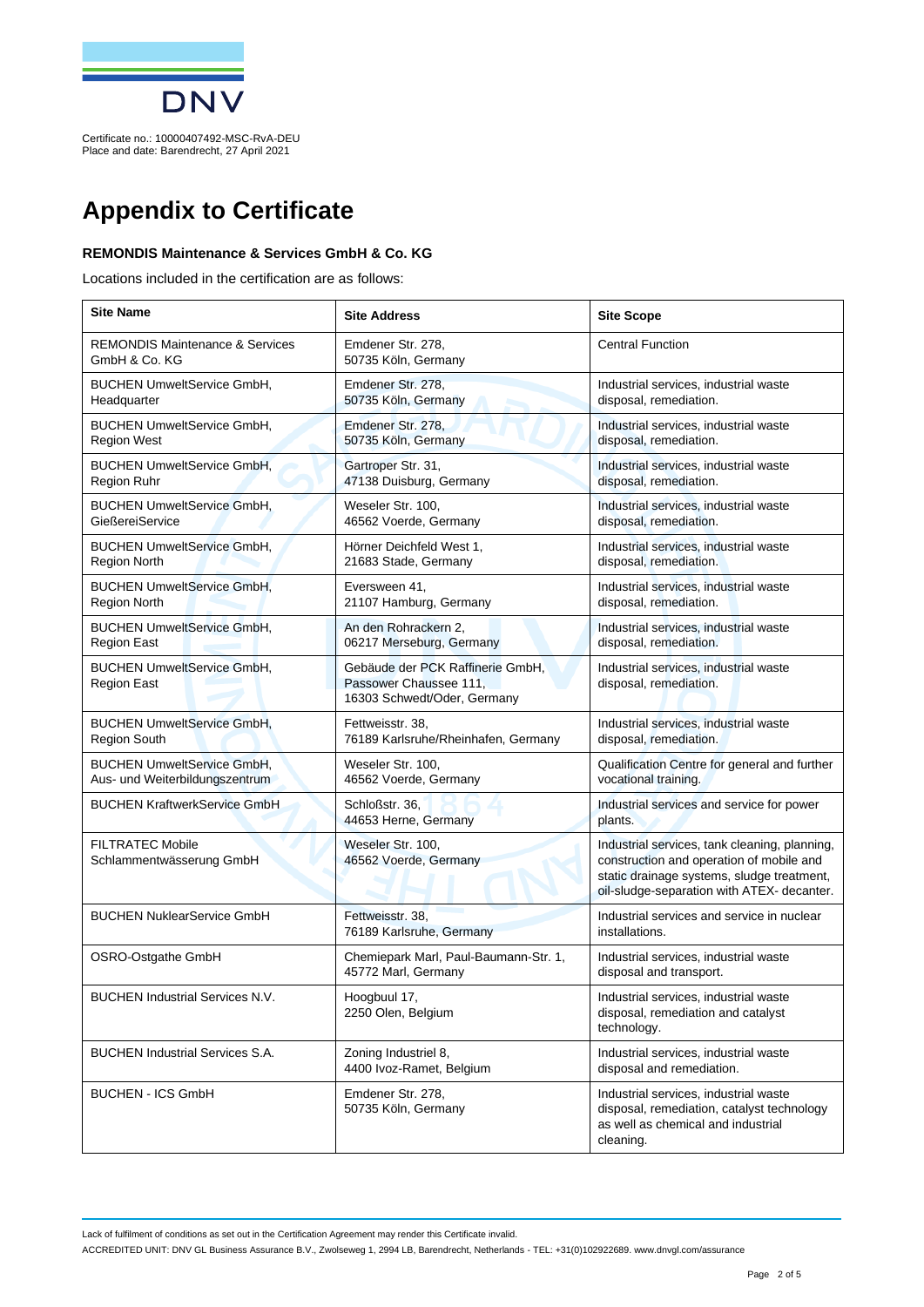

| <b>Site Name</b>                             | <b>Site Address</b>                                                                  | <b>Site Scope</b>                                                                                                                                                                                       |
|----------------------------------------------|--------------------------------------------------------------------------------------|---------------------------------------------------------------------------------------------------------------------------------------------------------------------------------------------------------|
| BUCHEN - ICS B.V.                            | Reeweg 20 / Haven 2410,<br>3088 KA Rotterdam, Netherlands                            | Industrial services, industrial waste<br>disposal, remediation, catalyst technology<br>as well as industrial cleaning.                                                                                  |
| BUCHEN - ICS B.V., Nederländerna Filial      | Maskinvägen 11,<br>45338 Lysekil, Sweden                                             | Industrial services, industrial waste<br>disposal, remediation, catalyst technology<br>as well as industrial cleaning.                                                                                  |
| BUCHEN - ICS S.A.R.L.                        | 13, rue Westinghouse,<br>76600 Le Havre Cedex, France                                | Industrial services, industrial waste<br>disposal, remediation, catalyst technology<br>as well as industrial cleaning.                                                                                  |
| <b>BUCHEN - ICS S.R.L.</b>                   | Mureseni Street Nr. 50,<br>540242 Tirgu Mures, Romania                               | Industrial services, industrial waste<br>disposal, remediation, catalyst technology<br>as well as industrial cleaning.                                                                                  |
| <b>BUCHEN - ICS Ltd.</b>                     | 25b Northampton Road,<br>Scunthorpe, North Lincolnshire,<br>DN16 1UJ, United Kingdom | Industrial services, industrial waste<br>disposal, remediation, catalyst technology<br>as well as industrial cleaning.                                                                                  |
| BUCHEN - ICS Hungary Kft.                    | Lakatos köz 4,<br>2440 Százhalombatta, Hungary                                       | Industrial services, industrial waste<br>disposal, remediation, catalyst technology<br>as well as industrial cleaning.                                                                                  |
| <b>BUCHEN - ICS Mobile Service Kft.</b>      | Jókai köz 7 fszt. 2,<br>2440 Százhalombatta, Hungary                                 | Industrial services, industrial waste<br>disposal, remediation, catalyst technology<br>as well as industrial cleaning.                                                                                  |
| XERVON GmbH, Headquarter                     | Emdener Str. 278,<br>50735 Köln, Germany                                             | Industrial services including scaffolding<br>and insulation as well as development of<br>special solutions. Maintenance of industrial<br>facilities and of facilities in the oil and gas<br>industries. |
| XERVON GmbH, Region North                    | Siemensstr. 57,<br>25462 Rellingen, Germany                                          | Industrial services including scaffolding<br>and insulation as well as development of<br>special solutions. Maintenance of industrial<br>facilities and of facilities in the oil and gas<br>industries. |
| XERVON GmbH, Region Rheinland                | Köln Merkenich Chemiepark,<br>Emdener Str. 117,<br>50769 Köln, Germany               | Industrial services including scaffolding<br>and insulation as well as development of<br>special solutions. Maintenance of industrial<br>facilities and of facilities in the oil and gas<br>industries. |
| XERVON GmbH, Region Ruhr                     | Hafenstraße 98,<br>46242 Bottrop, Germany                                            | Industrial services including scaffolding<br>and insulation as well as development of<br>special solutions. Maintenance of industrial<br>facilities and of facilities in the oil and gas<br>industries. |
| XERVON GmbH, Region South-West               | Stroofstraße 27,<br>65933 Frankfurt am Main, Germany                                 | Industrial services including scaffolding<br>and insulation as well as development of<br>special solutions. Maintenance of industrial<br>facilities and of facilities in the oil and gas<br>industries. |
| XERVON GmbH, Region East                     | An der Heide,<br>03130 Spremberg OT Schwarze Pumpe,<br>Germany                       | Industrial services including scaffolding<br>and insulation as well as development of<br>special solutions. Maintenance of industrial<br>facilities and of facilities in the oil and gas<br>industries. |
| <b>XERVON Industrial Plant Services GmbH</b> | Wolfswinkel 1,<br>85126 Münchsmünster, Germany                                       | Maintenance of industrial plants and plants<br>in the process industry, especially in the<br>chemical and petrochemical industries.                                                                     |

Lack of fulfilment of conditions as set out in the Certification Agreement may render this Certificate invalid.

ACCREDITED UNIT: DNV GL Business Assurance B.V., Zwolseweg 1, 2994 LB, Barendrecht, Netherlands - TEL: +31(0)102922689. www.dnvgl.com/assurance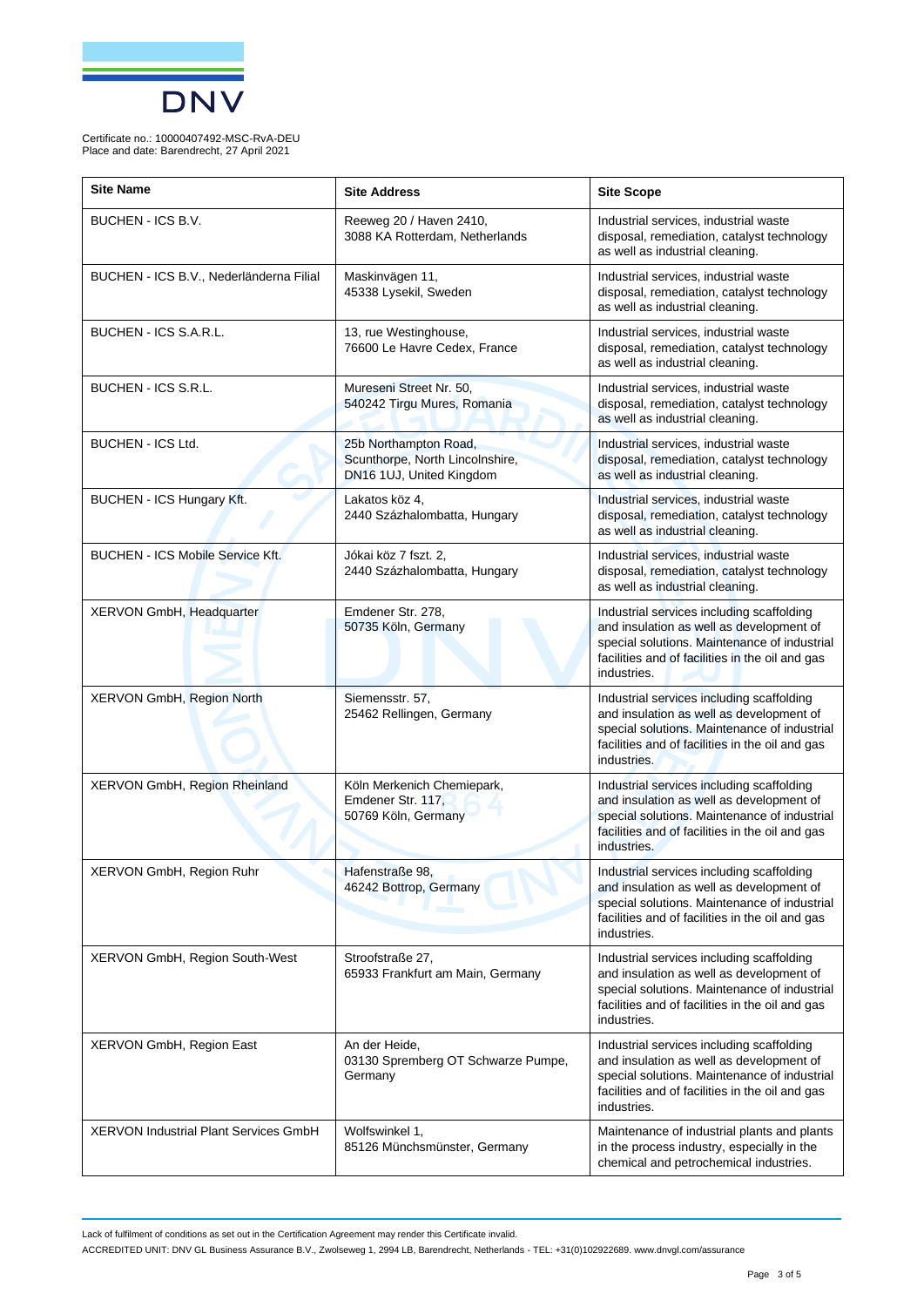

| <b>Site Name</b>                                                    | <b>Site Address</b>                                                    | <b>Site Scope</b>                                                                                                                                                                                                                                                |
|---------------------------------------------------------------------|------------------------------------------------------------------------|------------------------------------------------------------------------------------------------------------------------------------------------------------------------------------------------------------------------------------------------------------------|
| XERVON Facharbeiter- und<br>Montageservice GmbH                     | Wolfswinkel 1,<br>85126 Münchsmünster, Germany                         | Maintenance of industrial plants and plants<br>in the process industry, especially in the<br>chemical and petrochemical industries.                                                                                                                              |
| XERVON Instandhaltung GmbH,<br>Münchsmünster Wolfswinkel            | Wolfswinkel 1,<br>85126 Münchsmünster, Germany                         | Industrial services, EMSR technology and<br>aftercare as well as the development of<br>special solutions. Maintenance of industrial<br>facilities and of facilities in the oil and gas<br>industries and in warehouse management<br>as well as special services. |
| XERVON Instandhaltung GmbH, Hamburg                                 | Neuhöfer Brückenstraße 127,<br>21107 Hamburg, Germany                  | Industrial services, EMSR technology and<br>aftercare as well as the development of<br>special solutions. Maintenance of industrial<br>facilities and of facilities in the oil and gas<br>industries and in warehouse management<br>as well as special services. |
| XERVON Instandhaltung GmbH, Vohburg                                 | Irschinger Weg,<br>85088 Vohburg, Germany                              | Industrial services, EMSR technology and<br>aftercare as well as the development of<br>special solutions. Maintenance of industrial<br>facilities and of facilities in the oil and gas<br>industries and in warehouse management<br>as well as special services. |
| XERVON Instandhaltung GmbH, Neustadt                                | Raffineriestr. 100,<br>93333 Neustadt, Germany                         | Industrial services, EMSR technology and<br>aftercare as well as the development of<br>special solutions. Maintenance of industrial<br>facilities and of facilities in the oil and gas<br>industries and in warehouse management<br>as well as special services. |
| XERVON Instandhaltung GmbH,<br>Salzbergen                           | Neuenkirchener Str. 8,<br>48499 Salzbergen, Germany                    | Industrial services, EMSR technology and<br>aftercare as well as the development of<br>special solutions. Maintenance of industrial<br>facilities and of facilities in the oil and gas<br>industries and in warehouse management<br>as well as special services. |
| XERVON Instandhaltung GmbH, Lingen                                  | Hohenpfortenweg 9,<br>49808 Lingen/Ems, Germany                        | Industrial services, EMSR technology and<br>aftercare as well as the development of<br>special solutions. Maintenance of industrial<br>facilities and of facilities in the oil and gas<br>industries and in warehouse management<br>as well as special services. |
| XERVON Instandhaltung GmbH,<br>Münchsmünster c/o Basell Polyolefine | Berghauser Weg 50,<br>85126 Münchsmünster, Germany                     | Industrial services, EMSR technology and<br>aftercare as well as the development of<br>special solutions. Maintenance of industrial<br>facilities and of facilities in the oil and gas<br>industries and in warehouse management<br>as well as special services. |
| XERVON Instandhaltung GmbH, Köln                                    | Köln Merkenich Chemiepark,<br>Emdener Str. 117,<br>50769 Köln, Germany | Industrial services, EMSR technology and<br>aftercare as well as the development of<br>special solutions. Maintenance of industrial<br>facilities and of facilities in the oil and gas<br>industries and in warehouse management<br>as well as special services. |
| XERVON Utilities GmbH, Headquarter                                  | Emdener Str. 278,<br>50735 Köln, Germany                               | Operation of supply and disposal facilities<br>for the process industry.                                                                                                                                                                                         |
| XERVON Utilities GmbH, Köln                                         | Köln Merkenich Chemiepark,<br>Emdener Str. 117,<br>50769 Köln, Germany | Operation of supply and disposal facilities<br>for the process industry.                                                                                                                                                                                         |

Lack of fulfilment of conditions as set out in the Certification Agreement may render this Certificate invalid.

ACCREDITED UNIT: DNV GL Business Assurance B.V., Zwolseweg 1, 2994 LB, Barendrecht, Netherlands - TEL: +31(0)102922689. www.dnvgl.com/assurance